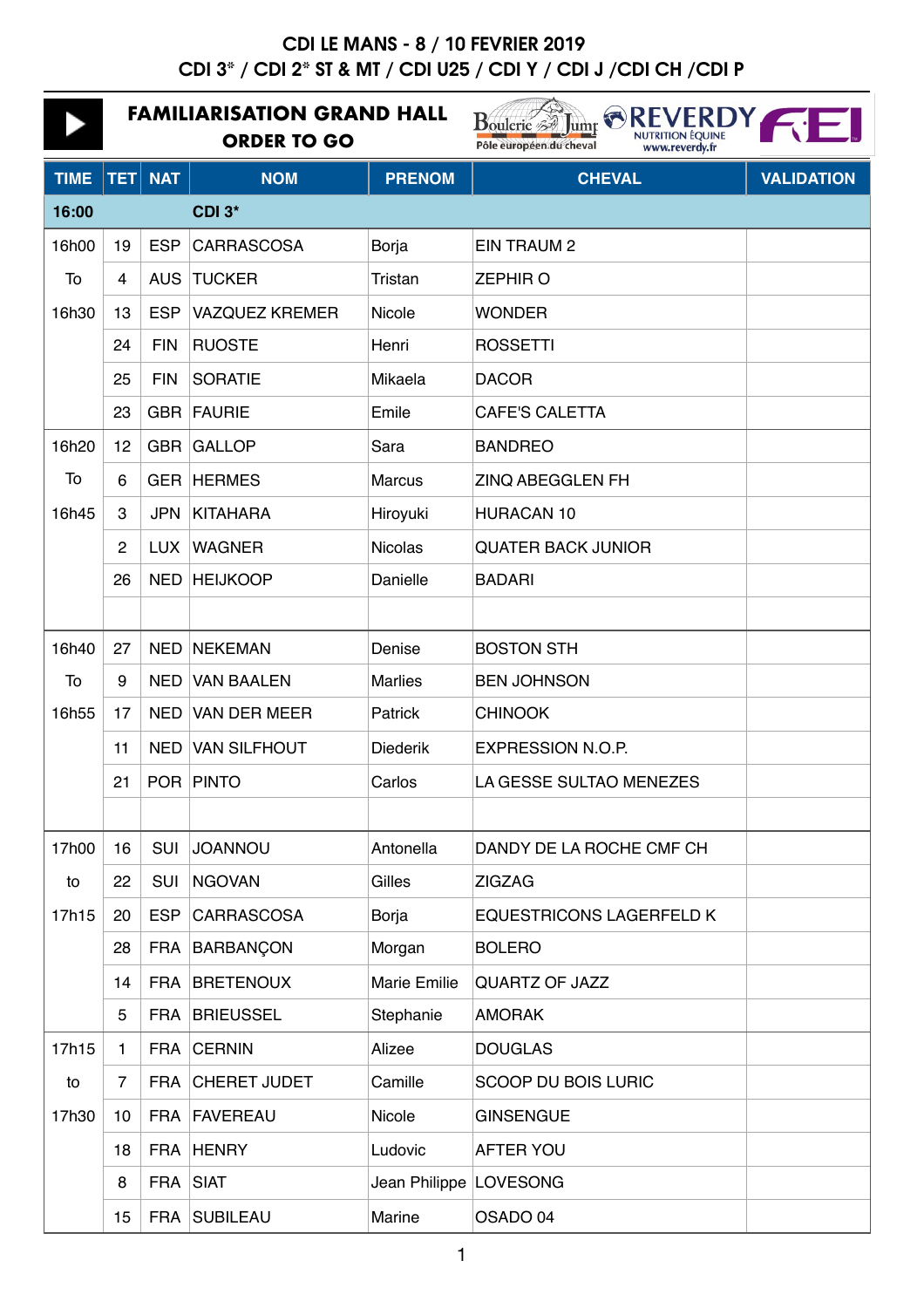|             | <b>FAMILIARISATION GRAND HALL</b><br><b>ORDER TO GO</b> |            |                                 |                 | Boulerie <sup>35</sup> Jump <sup>NREVERDY</sup> .<br><b>NUTRITION ÉQUINE</b><br>Pôle européen du cheval<br>www.reverdy.fr |                   |  |
|-------------|---------------------------------------------------------|------------|---------------------------------|-----------------|---------------------------------------------------------------------------------------------------------------------------|-------------------|--|
| <b>TIME</b> | <b>TET</b>                                              | <b>NAT</b> | <b>NOM</b>                      | <b>PRENOM</b>   | <b>CHEVAL</b>                                                                                                             | <b>VALIDATION</b> |  |
| 17:35       |                                                         |            | <b>CDI 2* - CDI U25 - CDI Y</b> |                 |                                                                                                                           |                   |  |
| 17h35       | 304                                                     | <b>BEL</b> | <b>LUYTEN</b>                   | Laura           | <b>DARK CHOCOLATE</b>                                                                                                     |                   |  |
| To          | 313                                                     | <b>NED</b> | <b>VAN ZWAMBAGT</b>             | Febe            | <b>FYEO</b>                                                                                                               |                   |  |
| 17h50 303   |                                                         | <b>BEL</b> | <b>SIEMER</b>                   | Florence        | <b>ZIDANE</b>                                                                                                             |                   |  |
|             | 316                                                     | <b>GRE</b> | <b>LIVANOS</b>                  | Theodora        | <b>FOR COMPLIMENT</b>                                                                                                     |                   |  |
|             | 310                                                     | <b>NED</b> | <b>JONGEN</b>                   | Fabienne        | <b>BOTTICELLI</b>                                                                                                         |                   |  |
|             | 317                                                     | <b>NED</b> | <b>VAN PEPERSTRATEN</b>         | Daphne          | <b>GREENPOINT'S CUPIDO</b>                                                                                                |                   |  |
| 17h55       | 302                                                     | <b>NED</b> | <b>ZOUTENDIJK</b>               | Lisanne         | <b>ZILVERSTAR</b>                                                                                                         |                   |  |
| To          | 311                                                     | <b>SUI</b> | <b>BÜRGLER</b>                  | Lars            | <b>REMEMBER PASSION</b>                                                                                                   |                   |  |
| 18h10 315   |                                                         |            | FRA AUDI BUSSIO                 | Clemence        | <b>DUJARDIN D'ARX</b>                                                                                                     |                   |  |
|             | 307                                                     |            | FRA AUDO                        | Camille         | <b>FORT KNOXX</b>                                                                                                         |                   |  |
|             | 308                                                     | <b>FRA</b> | BURBAN                          | Eugenie         | <b>GALAXIE</b>                                                                                                            |                   |  |
|             | 309                                                     | <b>FRA</b> | <b>BURBAN</b>                   | Eugenie         | <b>LITTLE ROCK</b>                                                                                                        |                   |  |
| 18h15       | 306                                                     | <b>FRA</b> | <b>NOEL</b>                     | Capucine        | SOLEIL NOIR VOM ROSENHOF                                                                                                  |                   |  |
| To          | 301                                                     | <b>FRA</b> | <b>PINTO</b>                    | Mado            | RAFALE DU COUSSOUL DE LA GESSE                                                                                            |                   |  |
| 18h30 312   |                                                         |            | FRA STEFENEL ORSINI             | Chiara          | <b>CICERO</b>                                                                                                             |                   |  |
|             | 314                                                     | <b>NED</b> | <b>VAN ZWAMBAGT</b>             | Febe            | <b>FS LAS VEGAS</b>                                                                                                       |                   |  |
|             | 305                                                     | <b>BEL</b> | <b>LUYTEN</b>                   | Laura           | <b>J2L LAMBORGHINI</b>                                                                                                    |                   |  |
|             | 204                                                     |            | FRA LAUTIER                     | Paul            | <b>ROSSINI</b>                                                                                                            |                   |  |
| 5min        |                                                         |            |                                 |                 | <b>BREAK</b>                                                                                                              |                   |  |
| 18h40 155   |                                                         | <b>BEL</b> | <b>DEBO</b>                     | <b>Nils</b>     | <b>ALONSO</b>                                                                                                             |                   |  |
| To          | 151                                                     | <b>IRL</b> | <b>O'BRIEN</b>                  | Thomas          | <b>TITO STEJLSHOJ</b>                                                                                                     |                   |  |
| 18h55 168   |                                                         | <b>BEL</b> | <b>HELLEPUTTE</b>               | Marie-Aline     | ZADARIJKE                                                                                                                 |                   |  |
|             | 163                                                     | <b>BEL</b> | <b>PONCELET</b>                 | Laureen         | <b>ANDRETTI 13</b>                                                                                                        |                   |  |
|             | 158                                                     |            | <b>BRA RISKALLA</b>             | Rodolpho        | <b>DON HENRICO</b>                                                                                                        |                   |  |
|             | 169                                                     |            | <b>GBR HARRIS</b>               | Emily           | <b>FREYA FST</b>                                                                                                          |                   |  |
| 19h00       | 164                                                     |            | <b>GBR WILLIAMS</b>             | Sarah           | <b>BOHIGAS W</b>                                                                                                          |                   |  |
| To          | 171                                                     | <b>NED</b> | <b>HEIJKOOP</b>                 | Danielle        | <b>DAMIREZ</b>                                                                                                            |                   |  |
| 19h15 162   |                                                         | <b>NED</b> | NEKEMAN                         | Jeanine         | <b>FERRARI</b>                                                                                                            |                   |  |
|             | 165                                                     | <b>NED</b> | <b>VAN DER MEER</b>             | Patrick         | <b>SEPHORA S</b>                                                                                                          |                   |  |
|             | 161                                                     | <b>NED</b> | <b>VAN SILFHOUT</b>             | <b>Diederik</b> | <b>DAHLHOFF</b>                                                                                                           |                   |  |
|             | 167                                                     |            | FRA PINTO                       | Isabelle        | LA GESSE HOT CHOCOLAT VD KWAPLAS                                                                                          |                   |  |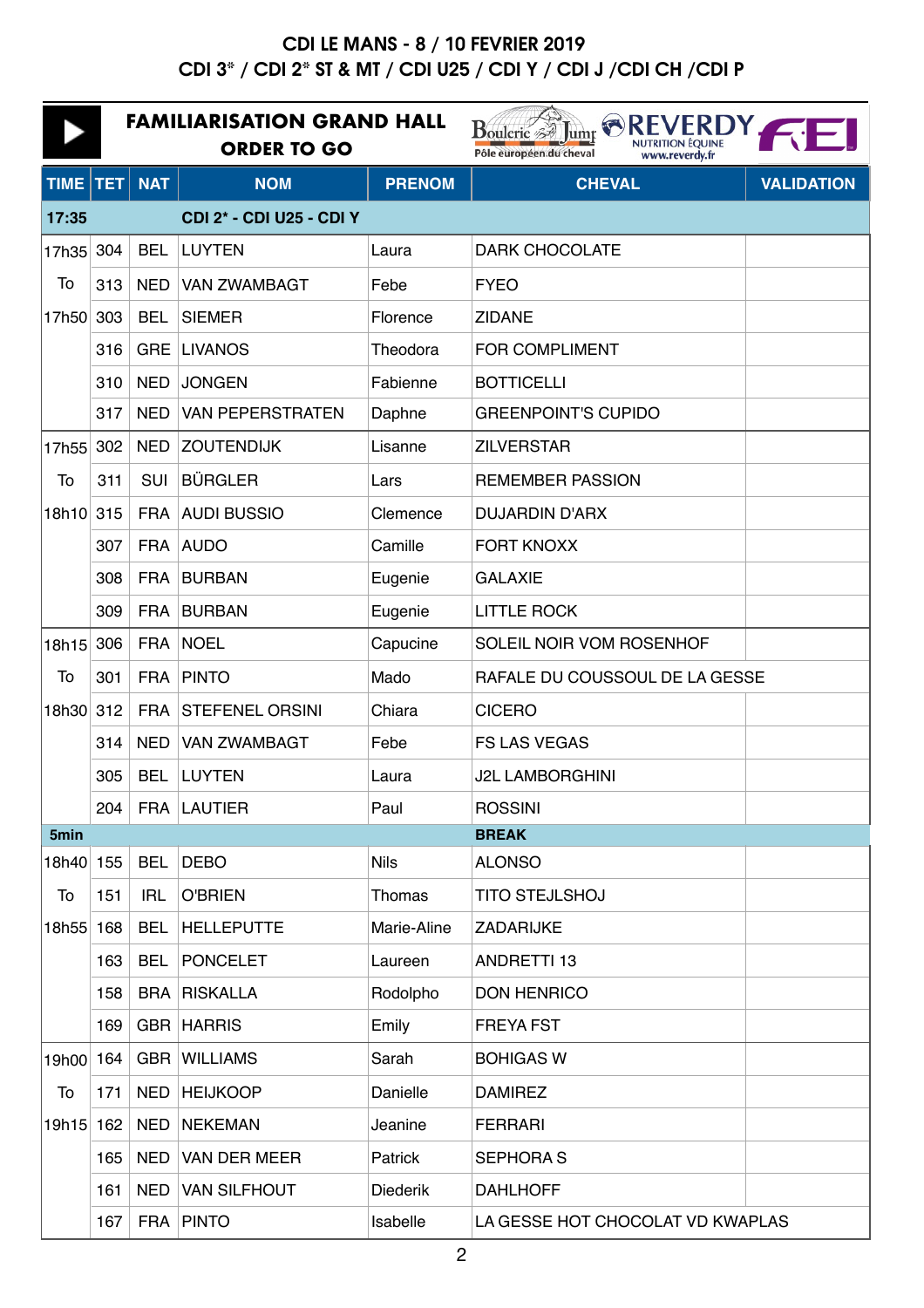| TIME TET |     | <b>NAT</b> | <b>NOM</b>                      | <b>PRENOM</b> | <b>CHEVAL</b>               | <b>VALIDATION</b> |
|----------|-----|------------|---------------------------------|---------------|-----------------------------|-------------------|
| 17:35    |     |            | <b>CDI 2* - CDI U25 - CDI Y</b> |               |                             |                   |
| l19h20l  | 156 | <b>BEL</b> | <b>DEBO</b>                     | <b>Nils</b>   | JAZZ DANCER VH STAPPERSHOF  |                   |
| To       | 152 | IRL        | O'BRIEN                         | Thomas        | <b>BORELLA</b>              |                   |
| 19h35    | 205 | <b>ESP</b> | <b>LAIZ ZANDIO</b>              | Antonio       | <b>GEJLHOLMS MENOTTI</b>    |                   |
|          | 206 | <b>GBR</b> | <b>GALLIMORE</b>                | Claire        | <b>ANNETTE BALLERINA</b>    |                   |
|          | 201 | <b>NED</b> | <b>ZOUTENDIJK</b>               | Lisanne       | KOSTENDRUKKERS WATTEAU      |                   |
|          | 202 | <b>SUI</b> | <b>ROOS</b>                     |               | Tamara-Lucia   AMARETTO XII |                   |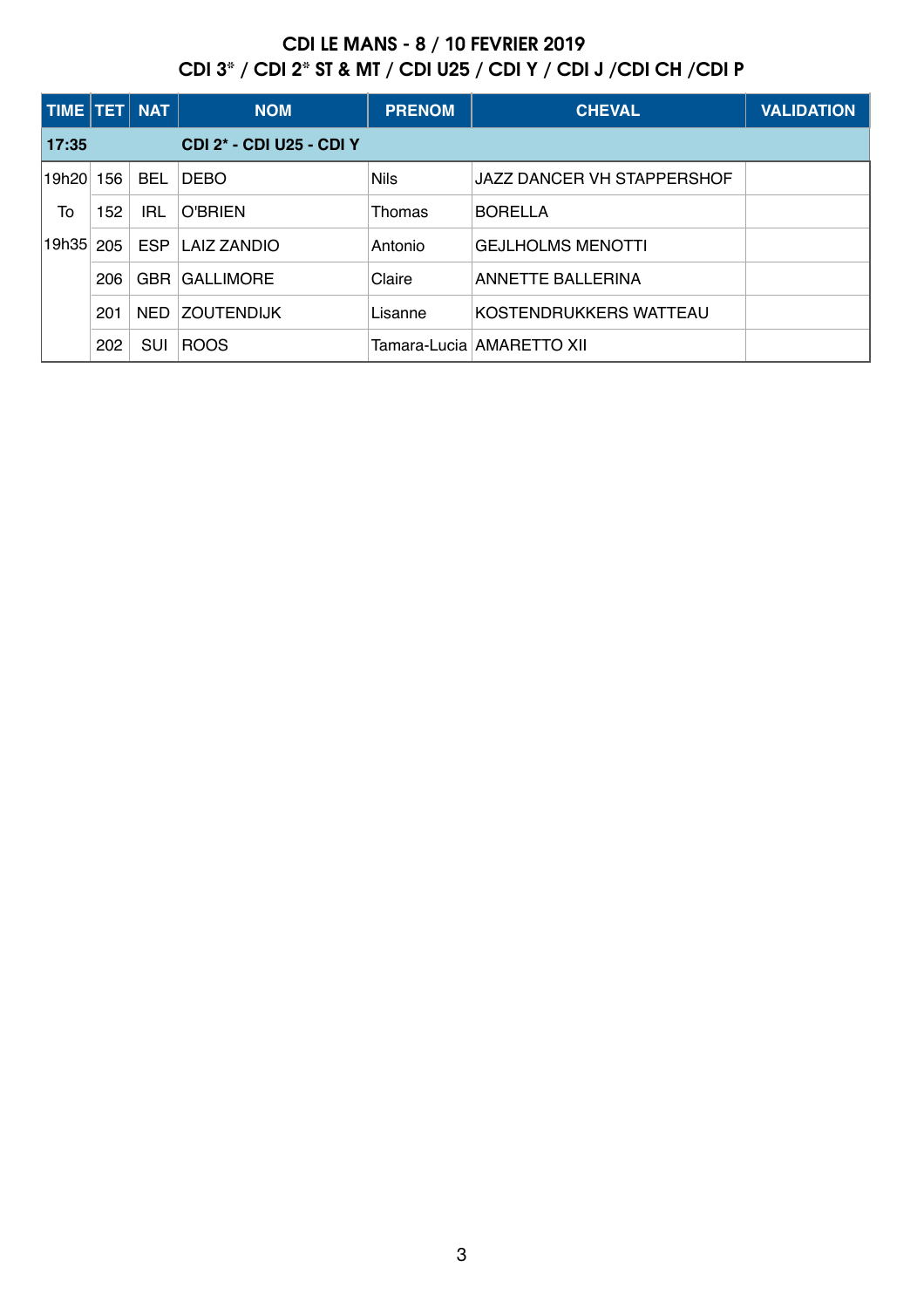## **CDI LE MANS - 8 / 10 FEVRIER 2019** CDI 3<sup>\*</sup> / CDI 2<sup>\*</sup> ST & MT / CDI U25 / CDI Y / CDI J / CDI CH / CDI P

|                                  |            | <b>FAMILIARISATION ORANGE</b><br><b>ORDER TO GO</b> |                     |                | <b>Boulerie 34 Jump</b><br><b>NUTRITION ÉQUINE</b><br>Pôle européen du cheval<br>www.reverdy.fr |                   |
|----------------------------------|------------|-----------------------------------------------------|---------------------|----------------|-------------------------------------------------------------------------------------------------|-------------------|
| TIME                             | <b>TET</b> | <b>NAT</b>                                          | <b>NOM</b>          | <b>PRENOM</b>  | <b>CHEVAL</b>                                                                                   | <b>VALIDATION</b> |
| 17:45<br>CDI 2* - CDI J - CDI CH |            |                                                     |                     |                |                                                                                                 |                   |
| 17h45                            | 160        | <b>BEL</b>                                          | <b>REIMER</b>       | Jennifer       | <b>DAIQUIRI ROYAL</b>                                                                           |                   |
| To                               | 153        | <b>DEN</b>                                          | <b>HANSEN</b>       | Sune           | <b>CARSO'NI</b>                                                                                 |                   |
| 18h05                            | 170        | <b>FIN</b>                                          | <b>SORATIE</b>      | Mikaela        | <b>HOT CASANOVA</b>                                                                             |                   |
|                                  | 154        |                                                     | <b>GBR MILLIS</b>   | Sarah          | <b>BEHROEZ</b>                                                                                  |                   |
|                                  | 157        | <b>NED</b>                                          | <b>VAN BAALEN</b>   | <b>Marlies</b> | <b>DION JOHNSON</b>                                                                             |                   |
|                                  | 159        | <b>SUI</b>                                          | <b>BLOCKX</b>       | Marie          | <b>D'AMOUR D'ARX</b>                                                                            |                   |
|                                  | 166        |                                                     | FRA HENRY           | Ludovic        | <b>CASANOVA S</b>                                                                               |                   |
| 18h10                            | 410        |                                                     | GER BAUMGÜRTEL      | Lucie-Anouk    | <b>ZINQ SWEETHEART FH</b>                                                                       |                   |
| To                               | 405        | <b>NED</b>                                          | <b>VAN DER POLS</b> | Sanne          | <b>EXCELLENTIE</b>                                                                              |                   |
| 18h25                            | 412        |                                                     | NED VAN DER MEER    | Dana           | <b>CAITTIN</b>                                                                                  |                   |
|                                  | 403        | SUI                                                 | <b>STADLER</b>      | Renée          | <b>CAPPUCINO XIV</b>                                                                            |                   |
|                                  | 411        |                                                     | FRA AMEYE           | Manon          | JURIANA                                                                                         |                   |
|                                  | 404        |                                                     | FRA BONIFAY         | Lea            | <b>FANTASTIQUE 16</b>                                                                           |                   |
| 18h30                            | 402        |                                                     | FRA DUFIL           | Carla Marie    | <b>EPPO</b>                                                                                     |                   |
| To                               | 408        |                                                     | FRA LEBORGNE        | Jade           | <b>LORD SUNSHINE 2</b>                                                                          |                   |
| 18h45                            | 409        |                                                     | FRA LOSTRIA         | Ella           | <b>CRYMLYN</b>                                                                                  |                   |
|                                  | 407        |                                                     | FRA MILOCHEVITCH    | Hector         | <b>BERNARDO R</b>                                                                               |                   |
|                                  | 401        |                                                     | <b>FRA PINTO</b>    | Mado           | <b>SIRANO DE LUXE</b>                                                                           |                   |
|                                  | 406        |                                                     | NED VAN DER POLS    | Sanne          | <b>CUVANCK PP</b>                                                                               |                   |
| 18h50                            | 503        |                                                     | NED VAN NEK         | Lara           | <b>FARISKA</b>                                                                                  |                   |
| To                               | 504        |                                                     | FRA BERTAGNE        | Anne Louise    | <b>SERGIO LH</b>                                                                                |                   |
| 19h05                            | 502        |                                                     | FRA BRIAND          | Stella         | U2 JASS DU DERBY                                                                                |                   |
|                                  | 501        |                                                     | FRA LE NIGER        | Emilie         | QOREANE DE LAUTURE                                                                              |                   |